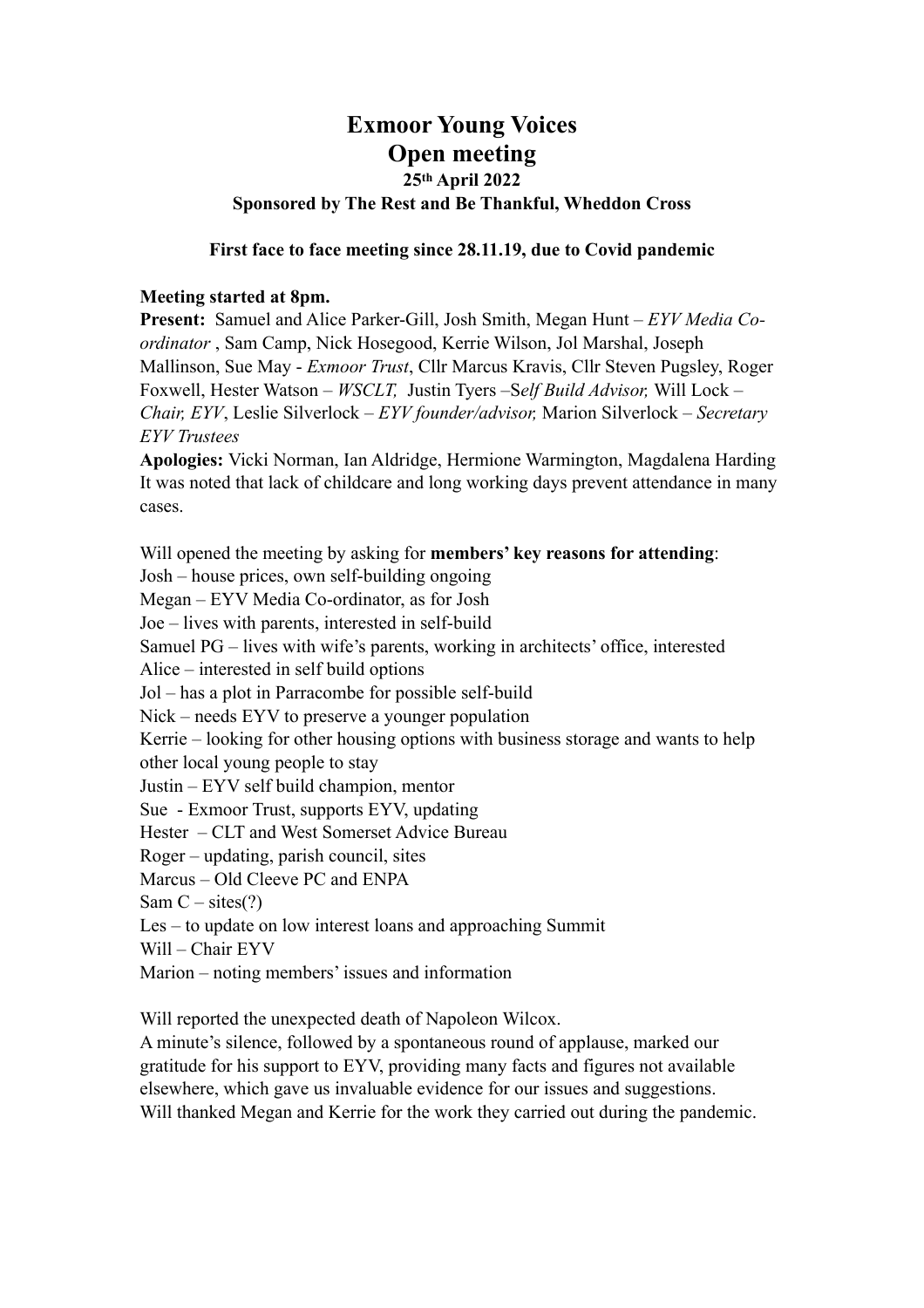# **Self-build project**

## **Progress: presentation from Justin**

Lots of interest; people find self build daunting and time consuming; not many applicants becoming self builders. Perhaps there's a need for larger plots of land, and better access to available funds.

It would be useful to know exactly why so few applicants move ahead with their self build plans. It needs a lot of confidence to get started, however.

Josh and Megan are on track: after 12 months, having taken all advice given, their design has been accepted. They have had to overcome the issues of banding – but having a young child helps greatly, as does owning an agreed site. Finding funding for ecology surveys and road closures was essential *before* the design work – so those were unforeseen expenses.

They ask - how could less fortunate people cope with all this? Overcoming self - doubt is the key – it CAN all be done.

## **A new project proposal - EYV becomes a developer?**

EYV to buy a plot of land large enough for 5 decent sites. Employ local younger people, possibly unskilled, to build houses to our visionary design. EYV to sell the houses for a target price of £115K, including private energy using solar panels and batteries. The builders themselves might or might not be the ultimate owners of the finished houses. Builders develop many skills, and gain confidence in the process. Such a scheme could be replicated all round the country.

Using locally sourced timber and other materials such as clay for flooring, material costs can be slashed. Straw bales are inexpensive and accepted by Building Control. The Forestry Commission could be approached to allow timber extraction for this and similar schemes - demonstrating 'public benefit'. Timber species such as Sitka Spruce can be glue laminated to make strong beams. Overall house design will be further improved by the inclusion of striking features: Cruck Frames, beautiful wood block flooring in the entrance, etc. Preservative Wood treatments will provide even longer life.

#### **Proposal discussion: key points**

- Finance and time are great obstacles; impossible to get a mortgage for a Section 106 self-build. Dean Kinsella was going to approach brokers.
- Planning restrictions not always easy to understand as there are often common sense solutions that could be used.
- Impact on landscape could be reduced by stone cladding rather than blinding white walls.
- Nonsense of trying to cram 2 small houses onto one very small site leaving nowhere for builders to store materials for the second house, upsetting neighbours, damage caused by delivery lorry access.
- A design guide is needed indicating what might be appropriate in different areas and settings.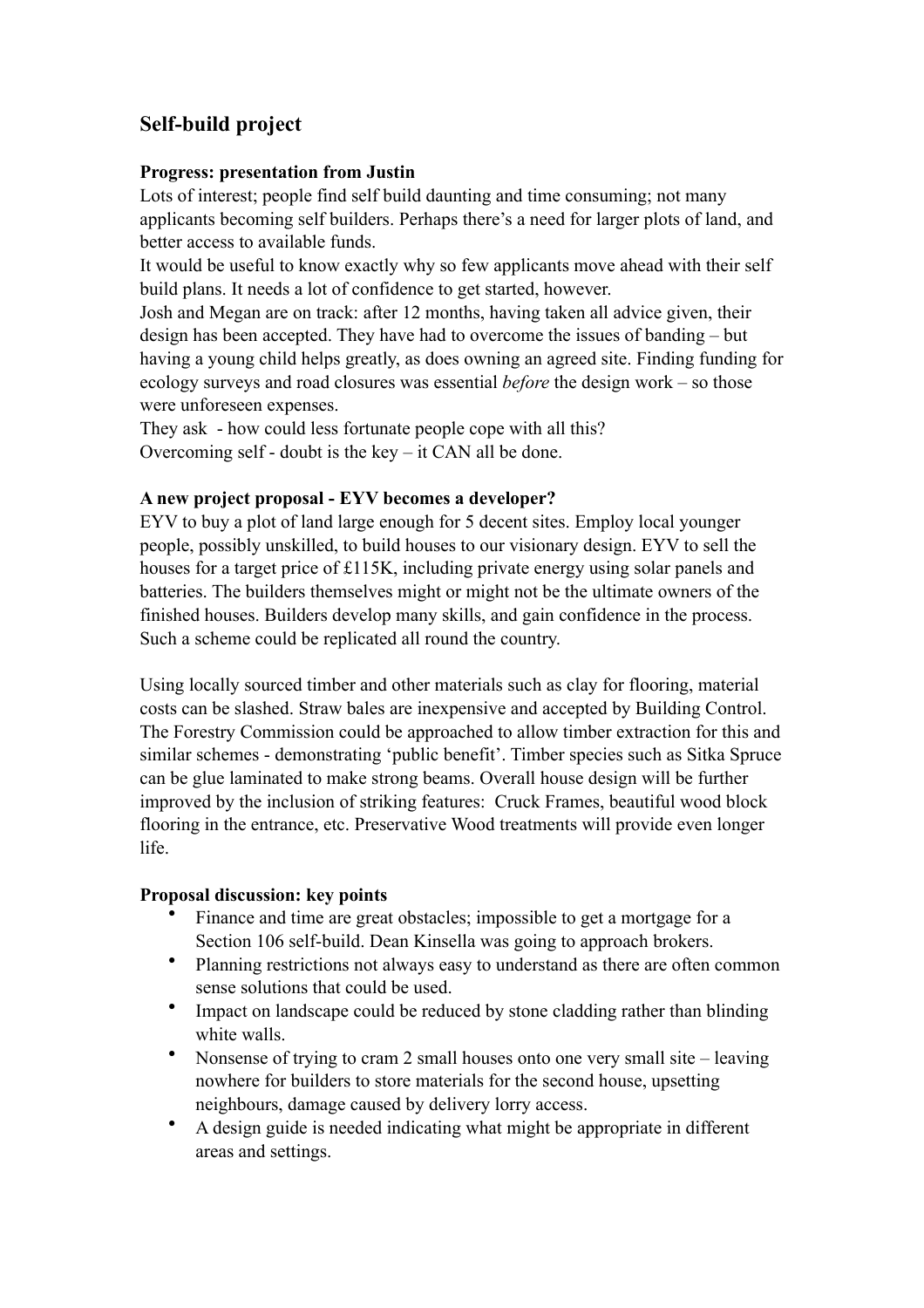- House size still inadequate for rural needs. It is possible to add a bedroom or office space if clearly needed. Unenclosed areas such as open porches and verandas can also be added.
- Members re-iterated downstairs shower requirements, along with coats and wellies storage; storage for tools; equipment and whatever vehicles are needed, enough parking and turning area for three cars and enough land to grow both vegetables and for children's play area.
- Classification Q allows a farmer/landowner to convert redundant buildings into residences. However, there are no 'affordable' restrictions in place so most will go as second or holiday homes. Could this be changed to help local young people in the future? A question for MPs?
- How can we make this project more attractive to providers? A question for EYV.

Steven Pugsley, Chair of Planning, sees the Summit as encouraging all the relevant authorities, including Highways, to work together to reduce time and expenditure for self builders. Fragmented services need to be integrated and cost effective. Wales is considering requiring planning permission for any change of use from full-time to second home. This would require a change in the law. Some Exmoor villages are now almost entirely second homes. Could the Summit spearhead a request to do the same in England? A question for MPs.

- Local wages will never catch up with existing house prices, so self build really is the only option.
- Sites: Summit discussion: the free pre-planning advice should give an immediate yes/no. The existing maps of suitable sites held by ENPA need to be updated and made widely available, land owners having been approached to agree to affordable self builds. There are other people offering sites who may not be on those maps. They need a visit.

## **The Summit – Thursday 9th June, White Horse, Exford, by invitation**

Background – It has taken EYV 10 years to reach this point. There are 1,960 18-30 year old young adults on Exmoor, mostly living with parents. Self-build is now the only option for home owning. The waiting list for social housing is overlong and there are not enough social housing units for anything like the number needing homes.

All relevant authorities will meet for the second time to share the promises they are devising to make it possible for local young people to remain living and working in the Park. Sitting round the table creates the opportunity to develop cooperative practices and move towards an integrated service. This is a rare event in the housing and local government arena.

The Summit will provide an opportunity for ENPA to show an influencing style of leadership and draw the others into positive action.

Members added child care and the problems for self-employed people needing Universal Credit. The 'month by month' system of assessing income cannot work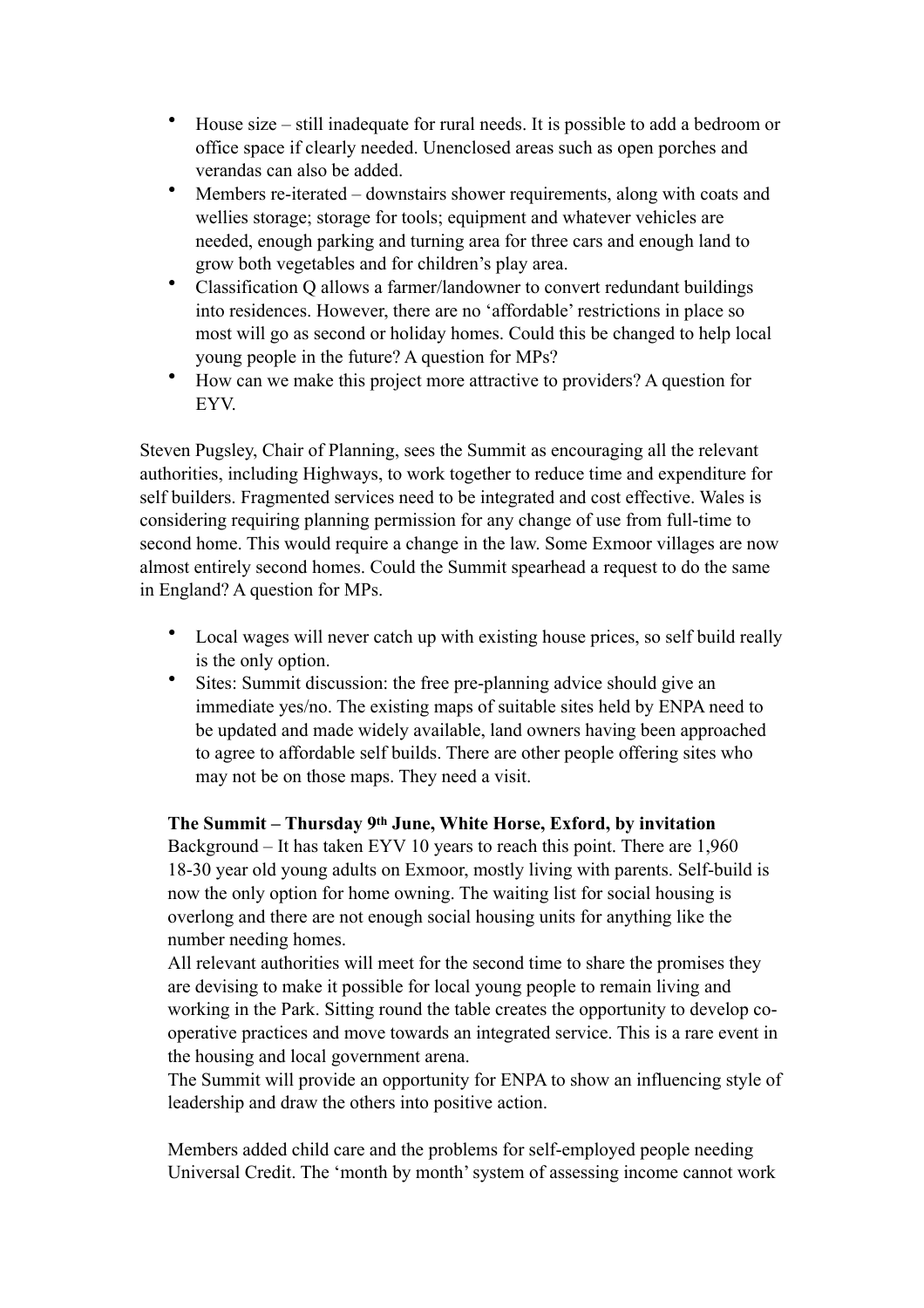for them. It was agreed to invite all the relevant regional MP's to the Summit to carry messages on where small changes are needed. This would also help to develop our Devon links.

# **Housing generally**

- There has been some progress more helpful planners, some sources of funding found and the first Summit in October 2019
- Hermione Warmington is the new Rural Housing Enabler, on a 3 year contract
- Points raised by EYV are now regularly turning up at meetings and in documents
- Homefinder continues to be a major block, ironically, to helping local young people find rented accommodation. Most young adults do not bother to register – if they do, they might not get housed anyway, whilst others from away do. Affordable is not always affordable and the houses are rarely suitable for rural occupations. There is also a sense of stigma and outrage at the nature and depth of questions asked on the form and the fact that outside problem families can be housed without the same personal scrutiny as locals. This has been observed to disrupt otherwise successful communities and adds to the stigma. (Summit discussion point).
- Outsider families may be non-plussed by the transport difficulties and lack of services and want to leave quickly. Do HA's have the power to refuse to house unsuitable gold-banded families in remote Exmoor villages? (Summit)
- Even if the house you are in is damp and unhealthy, you can still be told you are 'adequately housed' (Another Summit discussion point)
- Caractacus provides starter homes but with an income cap so you will have to move on eventually. With rents at the current level, where is that going to be?
- Magna was going to give local people more say in decisions. Summit question.
- Why are some housing associations paying for builders from far away to do their conversions, ie when Exmoor has many reliable builders with much lower travel costs? (Summit)
- Why do some people refuse the properties they are offered? Perhaps what is offered is not substantially better than where they are living now, even if it is with parents.
- When a Right to Buy affordable property is sold, if it is not taken by a local person, it can be sold on the open market, and is then lost to the social housing pool forever. Could any subsequent sale be brought back into the affordability category? (Summit – MPs)
- Do HAs have a duty to take account of population balance? (Summit)
- Planners could adopt more common sense solutions in order to help people stay in their own villages and actively encouraging them
- Budgets important to remember they are only ever a best guess